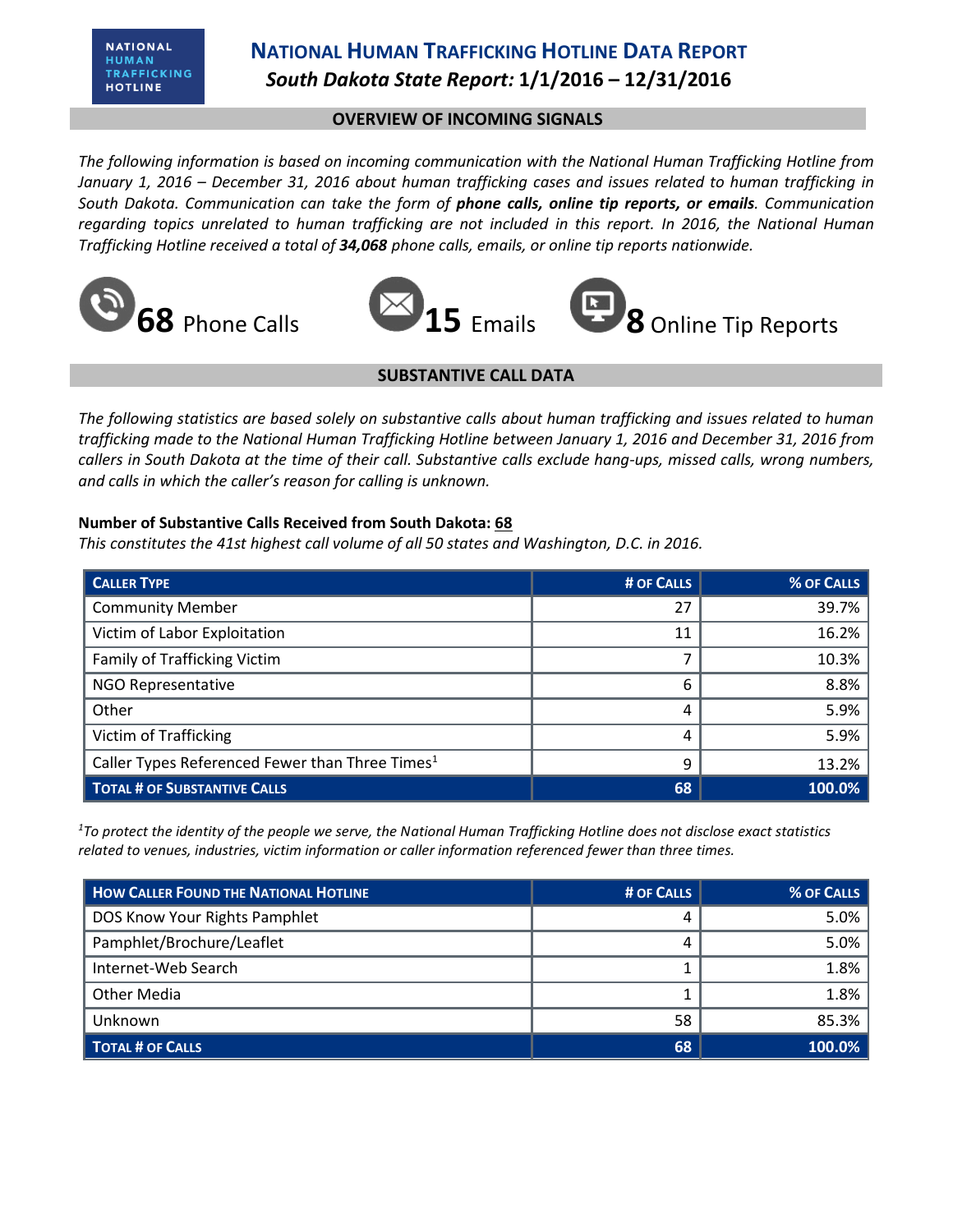#### **HUMAN TRAFFICKING CASE DATA**

*Each request submitted to the hotline is evaluated for evidence of potential human trafficking. In South Dakota, a total of 19 unique cases (incidents) of potential human trafficking were reported to the hotline.*

| <b>PRIMARY REASON FOR CONTACTING THE NATIONAL HOTLINE</b> | # OF CASES | % OF CASES |
|-----------------------------------------------------------|------------|------------|
| Report a Trafficking Tip                                  | 15         | 78.9%      |
| <b>Access Service Referrals</b>                           |            | $10.5\%$   |
| Request Crisis Assistance                                 |            | 10.5%      |
| <b>TOTAL # OF CASES</b>                                   | 19         | $100.0\%$  |

| <b>VENUE/INDUSTRY OF POTENTIAL TRAFFICKING</b>               | # OF CASES | % OF CASES |
|--------------------------------------------------------------|------------|------------|
| <b>Sex</b>                                                   | 13         | 68.4%      |
| Venue Not Specified                                          | 6          | 31.6%      |
| Venues Reference in Fewer than Three Cases <sup>2</sup>      |            | 36.8%      |
| Labor                                                        |            | 15.8%      |
| Industries Referenced in Fewer than Three Cases <sup>2</sup> |            | 15.8%      |
| Trafficking Type Not Specified <sup>3</sup>                  |            | 15.8%      |
| <b>TOTAL # OF POTENTIAL TRAFFICKING CASES</b>                | 19         | 100.0%     |

*<sup>2</sup>To protect the identity of the people we serve, the National Human Trafficking Hotline does not disclose exact statistics related to venues, industries, victim information or caller information referenced fewer than three times. <sup>3</sup>Cases where trafficking type is not specified typically occur when a law enforcement agent or service provider contacts the National Hotline for resources and referrals but does not disclose details about the trafficking situation due to confidentiality. This category also includes cases in which the person reporting the information references human trafficking but does not provide further detail regarding the presence of labor or commercial sex. These cases are often submitted to the National Hotline through anonymous online tip reports.*

| <b>VICTIM DEMOGRAPHICS<sup>4</sup></b> (LABOR TRAFFICKING CASES) | # OF CASES                    | % OF CASES                  |
|------------------------------------------------------------------|-------------------------------|-----------------------------|
| <b>Adults</b>                                                    | 3                             | 15.8%                       |
| <b>Minors</b>                                                    | Fewer than Three <sup>5</sup> | N/A                         |
| Females                                                          | Fewer than Three <sup>5</sup> | N/A                         |
| <b>Males</b>                                                     | 3                             | 15.8%                       |
| <b>Transgender Females</b>                                       | Fewer than Three <sup>5</sup> | N/A                         |
| <b>Transgender Males</b>                                         | Fewer than Three <sup>5</sup> | N/A                         |
| Gender Non-Conforming Individuals                                | Fewer than Three <sup>5</sup> | N/A                         |
| US Citizens/Legal Permanent Residents                            | Fewer than Three <sup>5</sup> | N/A                         |
| Foreign Nationals <sup>6</sup>                                   | 3                             | 15.8%                       |
|                                                                  |                               | NON-CUMULATIVE <sup>4</sup> |

*<sup>4</sup>These statistics are non-cumulative. Cases may involve multiple victims and include female, male, transgender and gender non-conforming individuals, foreign nationals and U.S. citizens, adults and minors. In some cases, demographic information is not reported. This table shows the number of cases referencing each demographic and not the number of individual victims.*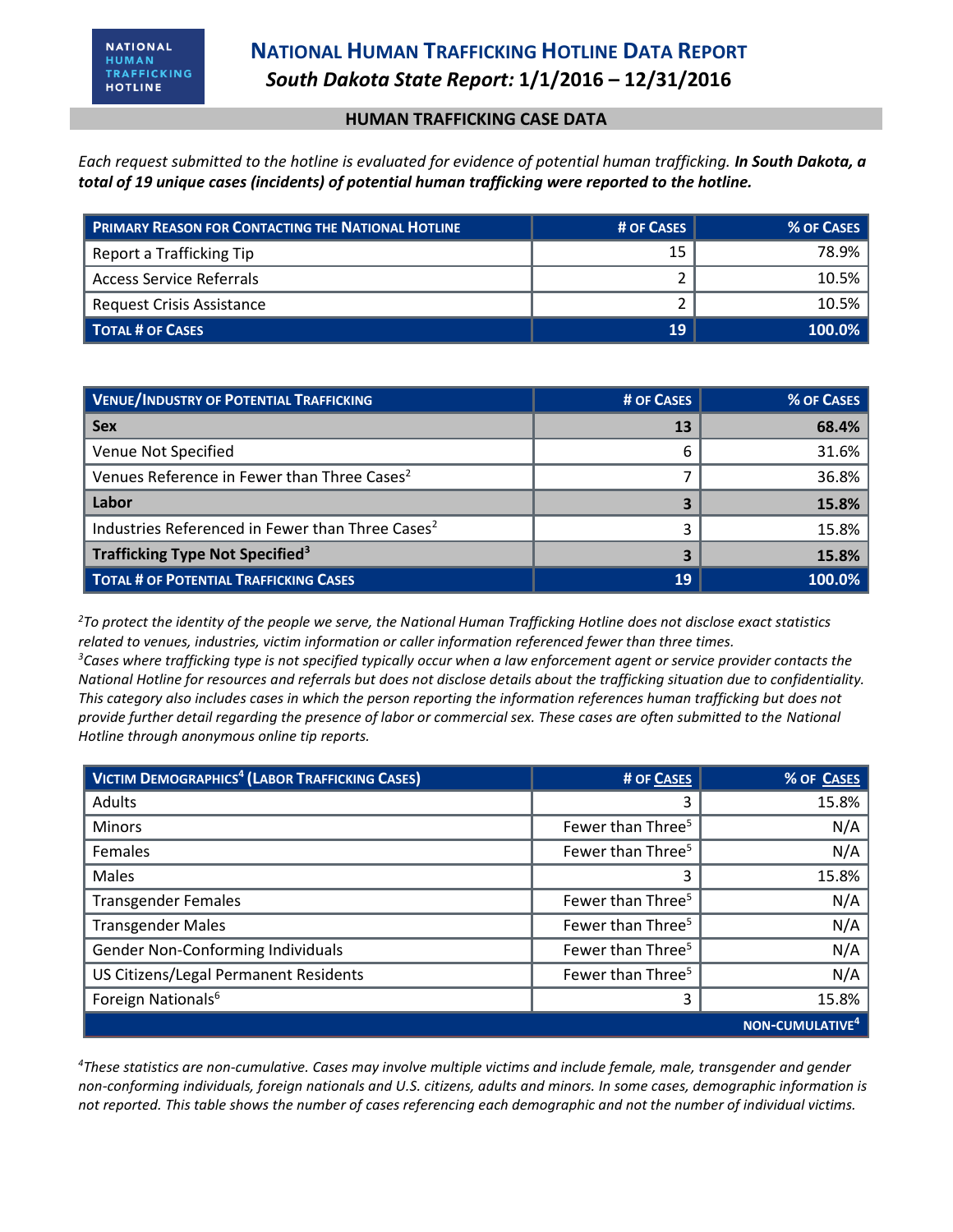#### **NATIONAL** HUMAN TRAFFICKING **HOTLINE**

### **NATIONAL HUMAN TRAFFICKING HOTLINE DATA REPORT** *South Dakota State Report:* **1/1/2016 – 12/31/2016**

*<sup>5</sup>To protect the identity of the people we serve, the National Human Trafficking Hotline does not disclose exact statistics related to venues, industries, victim information or caller information referenced fewer than three times. <sup>6</sup>A Foreign National in this data set is defined as any individual who is not currently a US Citizen or Legal Permanent Resident.* 

| VICTIM DEMOGRAPHICS <sup>7</sup> (SEX TRAFFICKING CASES) | # OF CASES                    | % OF CASES            |
|----------------------------------------------------------|-------------------------------|-----------------------|
| Adults                                                   | 8                             | 42.1%                 |
| <b>Minors</b>                                            | 5                             | 26.3%                 |
| <b>Females</b>                                           | 13                            | 68.4%                 |
| Males                                                    | Fewer than Three <sup>8</sup> | N/A                   |
| <b>Transgender Females</b>                               | Fewer than Three <sup>8</sup> | N/A                   |
| <b>Transgender Males</b>                                 | Fewer than Three <sup>8</sup> | N/A                   |
| Gender Non-Conforming Individuals                        | Fewer than Three <sup>8</sup> | N/A                   |
| US Citizens/Legal Permanent Residents                    | 5                             | 26.3%                 |
| Foreign Nationals <sup>9</sup>                           | Fewer than Three <sup>8</sup> | N/A                   |
|                                                          |                               | <b>NON-CUMULATIVE</b> |

*<sup>7</sup>These statistics are non-cumulative. Cases may involve multiple victims and include female, male, transgender and gender non-conforming individuals, foreign nationals and U.S. citizens, adults and minors. In some cases, demographic information is not reported. This table shows the number of cases referencing each demographic and not the number of individual victims. <sup>8</sup>To protect the identity of the people we serve, the National Human Trafficking Hotline does not disclose exact statistics related to venues, industries, victim information or caller information referenced fewer than three times. 9A Foreign National in this data set is defined as any individual who is not currently a US Citizen or Legal Permanent Resident.*